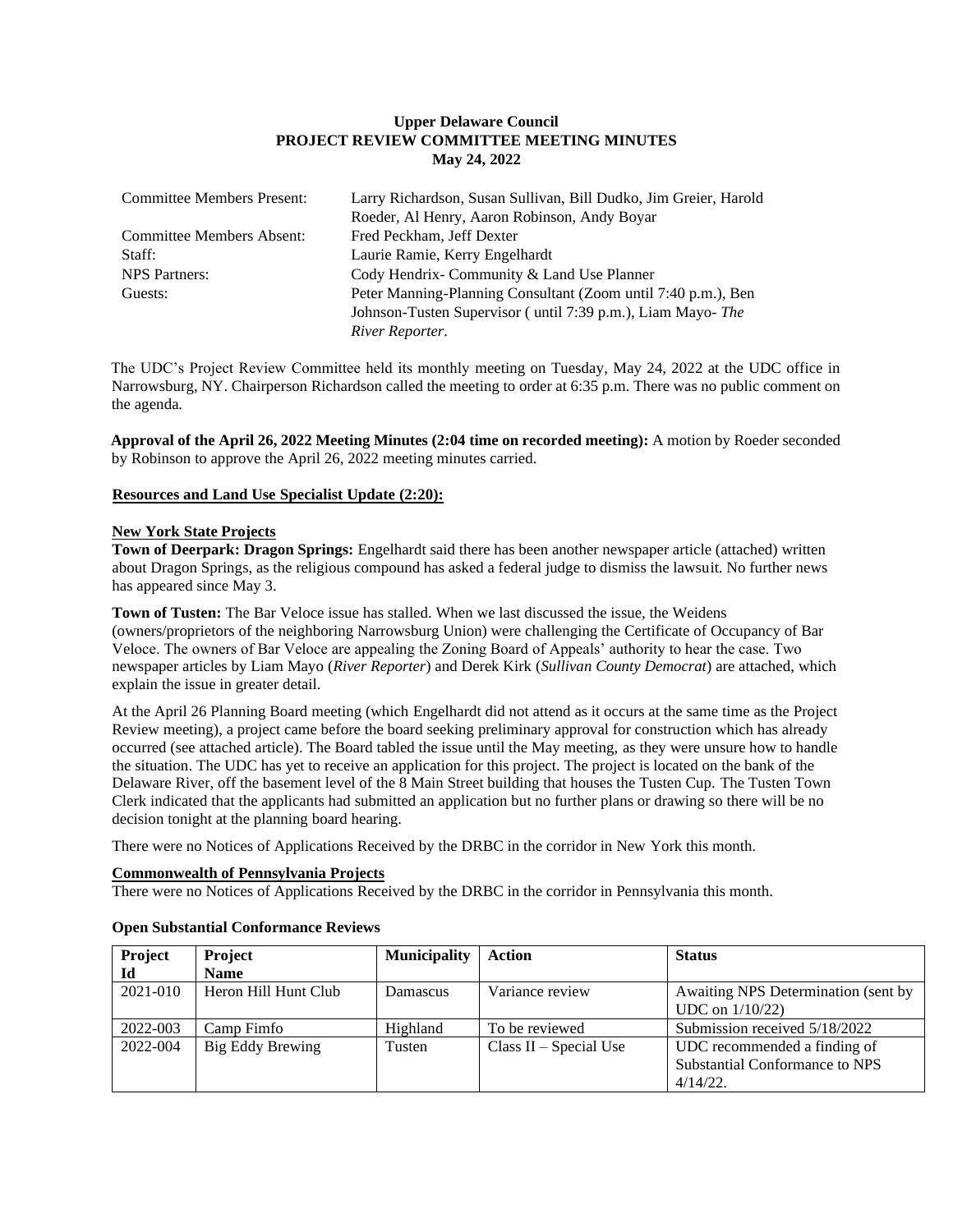| 2022-005 | 90 Main Street (former       | Tusten | Class $II - Special Use$ | UDC recommended a finding of   |
|----------|------------------------------|--------|--------------------------|--------------------------------|
|          | Rasmussen building)          |        |                          | Substantial Conformance to NPS |
|          |                              |        |                          | $4/14/22$ .                    |
| 2022-006 | <b>Tusten Zoning Changes</b> | Tusten | To be discussed tonight  | Submission received 3/16/22    |

Camp Fimfo has submitted a complete application. Hendrix and Engelhardt had a virtual meeting with their engineers earlier today to discuss the submission. They will be heard at the May meeting of the Highland Planning Board on 5/25 (tomorrow). We will be discussing the substantial conformance of their application at the June Project Review Committee meeting.

We will be discussing the Town of Tusten zoning revisions tonight and how they conform to the Principles and Objectives of the River Management Plan.

## **New Business**

**2021 Code Enforcement Report (9:30):** Engelhardt thanked the various Town/ships. There's a table on page three that sums up all the various building permits and different zoning changes that happened in 2021, and she compared them to the previous two years. Once again, Lackawaxen was the busiest township with 84 building permits. Lackawaxen is broken down on page seven and 19 of them were short-term rentals, 11 sheds, 1 driveway. These were all minor improvements to properties. There are only four new single-family dwellings. Engelhardt reached out to the Town of Highland a few times and spoke with someone today. We are supposed to get a call-back and will update the committee when she gets that information. There were a lot of building permits but not a lot of variances. All of the special use permits were in Tusten last year. All of them were in Narrowsburg in the Downtown Business District, so there were no special use permits in the scenic or recreational river district, and we found them to all substantially conform. Engelhardt said all in all, there is a little bit of activity in the corridor last year, but nothing of concern, no preponderance of variances. She will formally submit the 2021 Code Enforcement Report to the NPS as a required task of the UDC Cooperative Agreement and post it under Publications on the UDC website. Ramie will issue a news release about the report.

**Substantial Conformance Review 2022-06 – Tusten Zoning - Town of Tusten (12:48):** Engelhardt said this is a revised table from what the committee looked at last month. It also now includes the Roadside Business District and the Downtown Business District that the group did not discuss last month; however, Engelhardt said they look good. All of the proposed revisions go to zoning districts which correspond to segment. They conform with the hamlet classification and the uses are compatible, allowable in the hamlet segment. She doesn't have any concerns in those two zoning districts. Peter Manning is available via Zoom to answer questions as he did last meeting. On page three in the Scenic River District is the camp site tent commercial. If you recall last time, she looked at the definition but did not go further into the zoning regulations to see that campsite density is limited to a maximum of one campsite for 5 acres, which is not very much at all, and more restrictive than the River Management Plan (RMP). Engelhardt said this is a compatible use in the Scenic River District. Henry asked if there are any concerns on any restrictions if you had a platform in the campsite. On page six in the Accessory Uses in the Scenic River District, the committee discussed closed storage. If you look in other districts it's more specific that this refers to the temporary storage pods. She feels that's an acceptable accessory use. Manning was asked what the term "temporary" means? Manning said Engelhardt and he had some productive conversations on several points. On this particular topic when he spoke about it with the zoning committee, they reminded Manning that they deliberately left the PODS out of the Scenic River and Recreational River districts. In terms of the rest of the point that was raised, the committee is working on the revisions now so even though you'll see just a definition, the revisions to reflect that the use is temporary are underway. Manning said it's not in this local law. They are going through the whole zoning regulation, and they are getting near the end. Engelhardt asked if there's a time limit on what temporary means. He said it would be reasonable, maybe 30 days; there's language on exceptions.

On page 8 it noted Campgrounds or RV Park as a special use in the Scenic River District. Manning said referencing the last meeting, it was identified that this use passed Substantial Conformance review in 2017, however it was also noted by Engelhardt that it is incompatible with the RMP. He said it was an interesting situation. Manning noted that, after the last meeting, they reviewed the other parts of §4 2017 which talked about the limitations. However, in their conversations today, they sketched out some further adjustments to this use so that it's more balanced with the